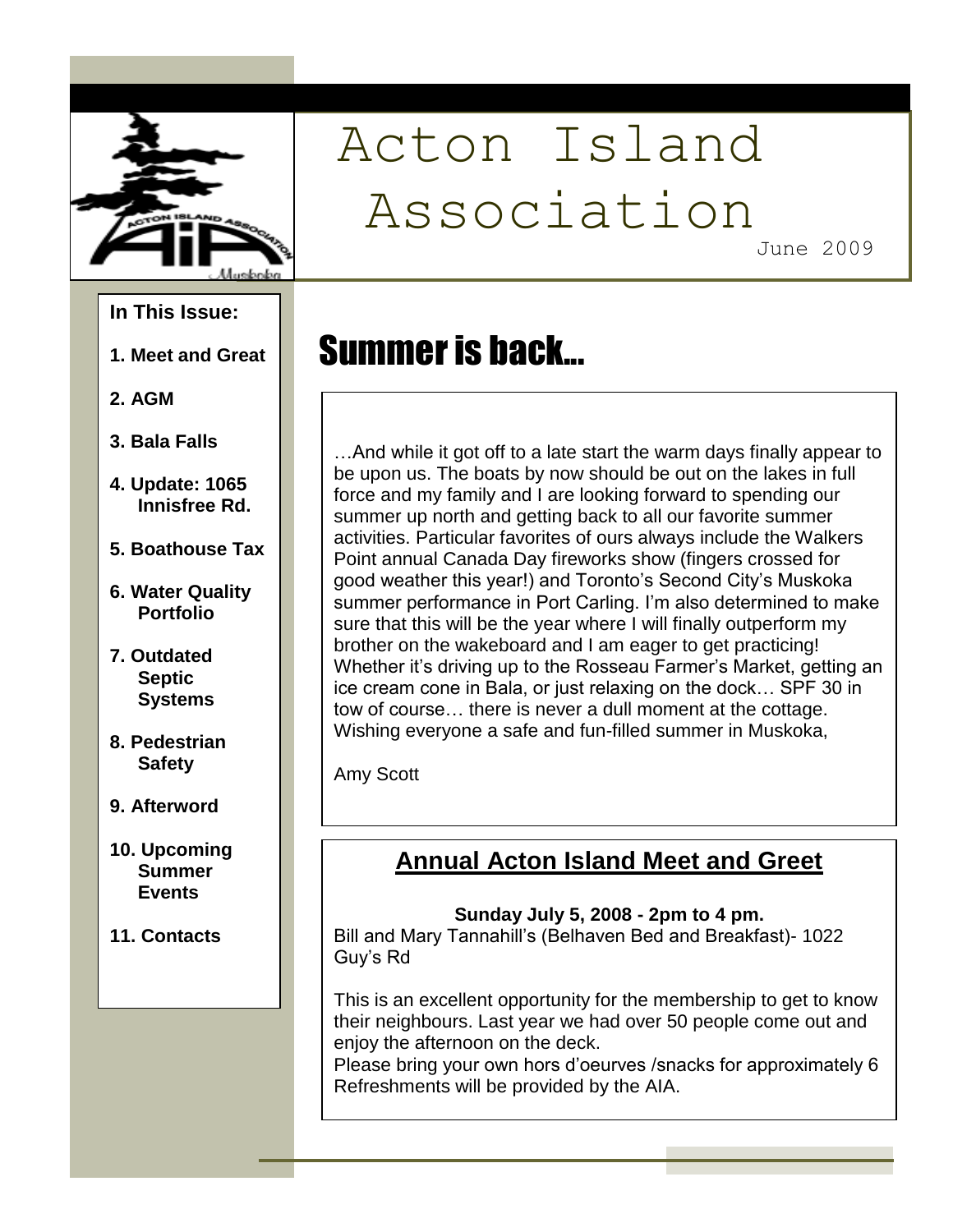## Annual General Meeting

This year's Annual General Meeting will be held on Sunday, July 12<sup>th</sup> at 1pm at the Bala Community Centre. Please plan to attend.

#### **Guest Speaker**

Ms. Hart has agreed to make a slideshow presentation of gardens and suggestions for plantings in Muskoka. If you need help in a landscape design or would like suggestions on what to plant in your garden, this year"s speaker would be happy to assist you.

#### **AIA Clothing**

We have had many requests for information on where to get the AIA logo-shirts and sweaters. Examples of items and their costs will be available to order at this meeting, and information will soon be added on our website: [www.actonisland.com.](http://www.actonisland.com/)

#### **2009 Membership Roster**

The latest additions will be mailed out in early June to all paid members. If you don"t receive one please contact Gordon Richards at [grichards@sympatico.ca](mailto:grichards@sympatico.ca) or at 705 762 5394. Copies will also be available at the AGM.

## Bala Falls Hydroelectric Project

The "Save the Bala Falls" group has been lobbying for support for some time with regards to the elimination of the proposed Bala Falls hydroelectric project.

The project, engineered by Swift River Energy Limited could generate up to 4.5 megawatts of electricity if implemented.

The groups, which are opposed to the project, have asked that the council consider the project to be located at the South Falls of Bala. Swift River Energy Limited has approval to build at the north falls on district-owned land.

Your board has received many emails and notices about this project and finds that a firm commitment fore or against the project is beyond our scope. The board is willing to assist you in finding published information on this project and request you to consider your own direction on this matter.

The Swift River Energy Limited project website: www.balafalls.ca

http://savethebalafalls.com

www.mla.on.ca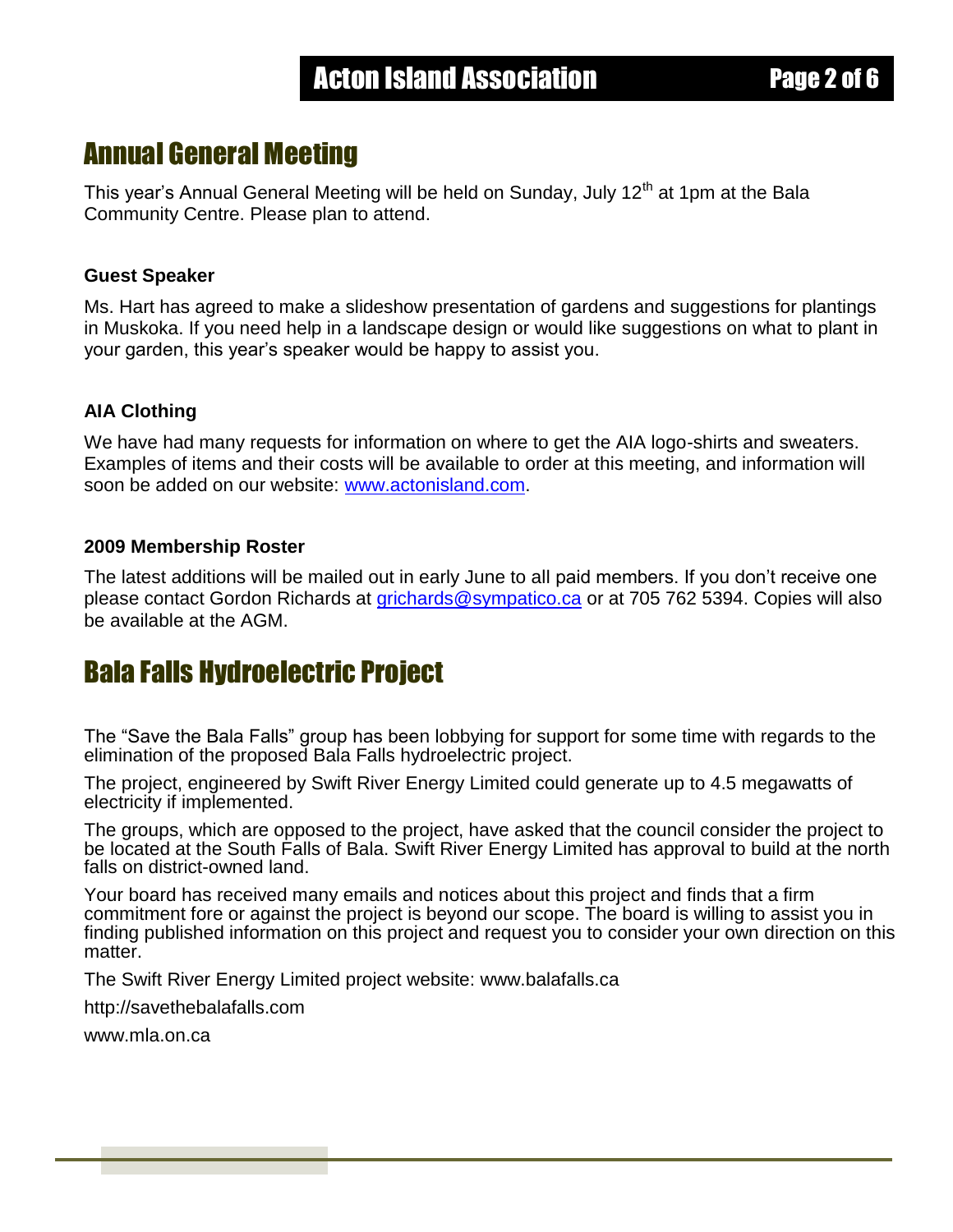## Update: 1065 Innisfree Road

#### **Re: Collaci Property**

At the end of November 2008 residents who are located adjacent to the construction at 1065 Innisfree Road were notified that the Township Committee of Adjustment was called to hear an application for minor variance related to the minimum front yard setback on the property on December 1<sup>st</sup>, 2008. The Board of Directors of the AIA was notified by the membership and in response filed a letter of objection to the committee. Board members and many other concerned island property owners attended the hearing to express views on this application.

As a result the Committee of Adjustment defeated the motion and noted:

The location of the dwelling could comply with the requirements of the by-law; however, there was a blatant disregard for measurements (as advised by the inspector). The applicant had an opportunity to adjust the location prior to pouring the footings and foundation. The neighbours are in opposition, and the height of the dwelling in the current location would have an impact on the surrounding area.

Furthermore, as the property bordering on the road is owned by the municipality and was damaged during construction, it has been ordered by the committee that it be reinstated.

A council member has advised us that no appeal to the OMB was registered and it is expected that the existing structure will be demolished in due course.

## Boathouse Tax

The installation of boathouse taxes, while seemingly another cash grab by the government, can be used to work in your favour. In many past cases boathouse owners have tried to purchase the water lot property (the land underneath their boathouses) without success. The current ability to acquire the water land in front of your cottage is therefore likely to be a unique opportunity. Given that in many cases the boathouses have values that range form several hundred thousand dollars into the millions, there is something to be said for owning the water land to protect your existing investment. While you could lease the land from the government, you can be just about sure that at the end of 20 years the lease rate will again be higher, either through an increased appraised value, higher interest rates, or further administrative fees. At that time, you may also have no option but to pay whatever is demanded as there may be no opportunity to purchase the water lot or the purchase price may be much higher. One other thing that we have working in our advantage on Acton Island is the absence of a road allowance. On the mainland if you have not already purchased this strip of land running by the water then you would have to include this in the purchase. Protect your investment and get a water survey completed and buy while you can. Also do not forget that the purchase cost and survey cost should be added to the capital cost of the cottage for capital gains tax purposes. For more information, contact lawrencejacksonscott@gmail.com.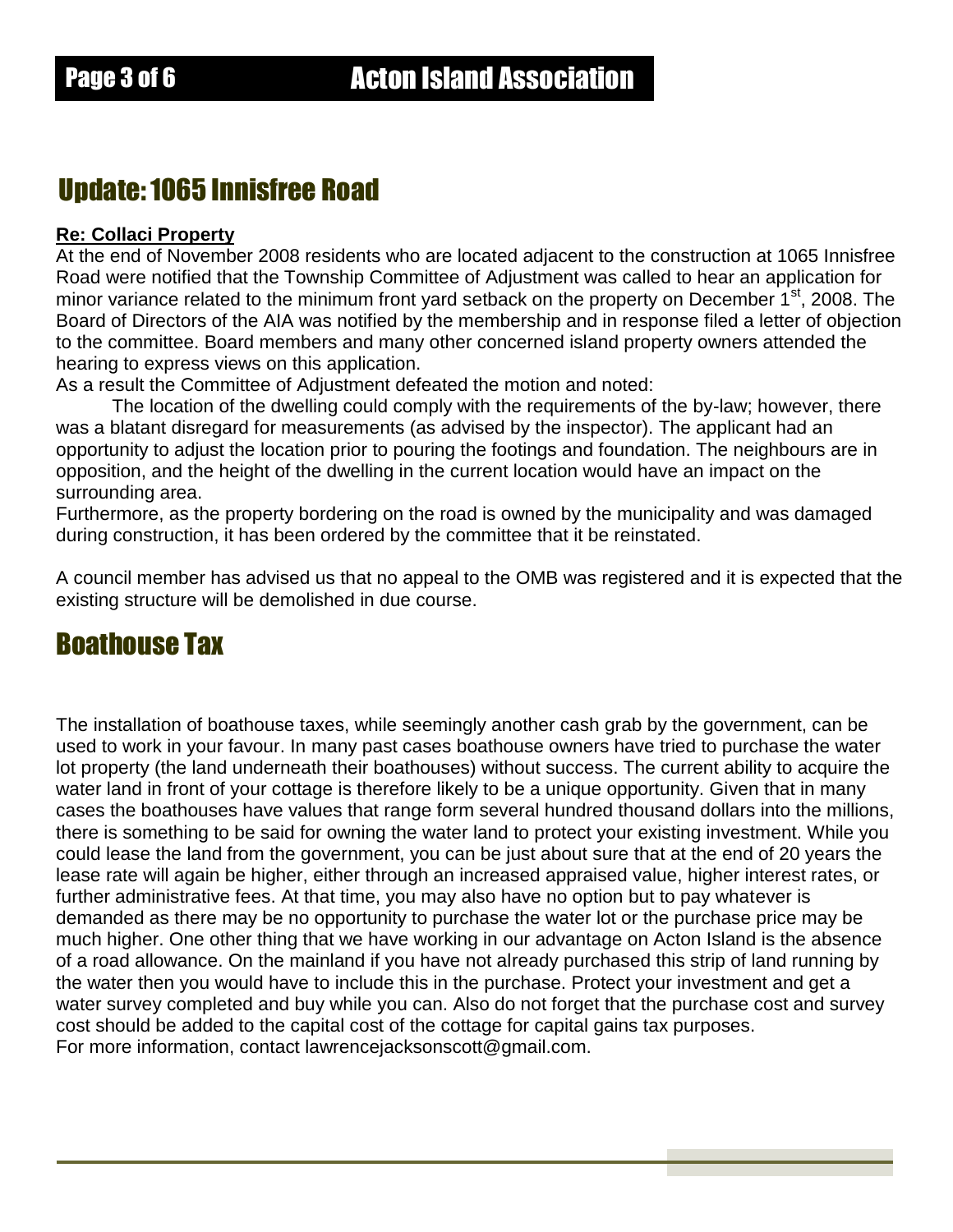## Water Quality Portfolio Update

Throughout the autumn and winter the Muskoka Lakes Association (MLA) has been working to continue the Muskoka Lakes Water Quality Initiative. The Water Quality Initiative is expanding to measure further the levels of phosphorus, E-coli and other pollutants within the Muskoka Lakes. We are pleased to report that the bays surrounding Acton Island; Dudley Bay, North Bay and Whiteside Bay all received the highest water quality rating of 5 diamonds, meaning that all readings for all parameters were within the expected range of averages. The full detailed report can be found at www.mla.on.ca. This was the first summer since 2005 that some of these bays had been monitored and the program will be continued throughout the 2009 season.

As several areas of the lake are approaching or are over the district phosphorus threshold a number of actions are recommended on the MLA website to ensure the waters of the Muskoka Lakes remain safe and ecologically sound, including:

- Buy phosphate free soap, shampoos, cleansers, detergents (esp. dishwasher detergent)
- Maintain a natural shoreline with trees and bushes to absorb nutrients before the water
- Keep organic matter such as raked leaves away from the waters edge
- Ensure septic system maintenance

Anyone who wishes to volunteer with the MLA Water Quality Initiative can do so by contacting the program at info@mla.on.ca.

# Dealing With Outdated Septic Systems

Outdated septic systems can cause a number of problems for your property and the lake. Ensuring that your septic system is up to date and functioning properly can minimize your environmental impact. There are several indicators of an outdated or malfunctioning septic system.

- Ground around the septic tank or over the leaching bed may feel soggy or spongy to walk on
- Toilets, showers or sinks may back up or may take longer then usual to drain
- Occasional sewage odors may become noticeable, particularly after a rainfall
- Grey or Black liquids may be surfacing in your yard or backing up through fixtures in your house.
- The water level in the septic tank is higher than the outlet pipe (an indicator of water ponding in the distribution lines).

If you have any of these problems or believe that you have an outdated septic system you will need to have an expectation done by a qualified practitioner. It is required by law that any problems or repairs be reported to the local authorities before one proceeds with any work or replacements. A final inspection and a use permit will need to be granted before you can legally use a new or altered septic system.

For more information contact the Ontario Ministry of Municipal Affairs and Housing at 416- 585-7041

Please take responsibility for your contribution to the ground and water quality and ensure that any outdated septic systems are dealt with properly.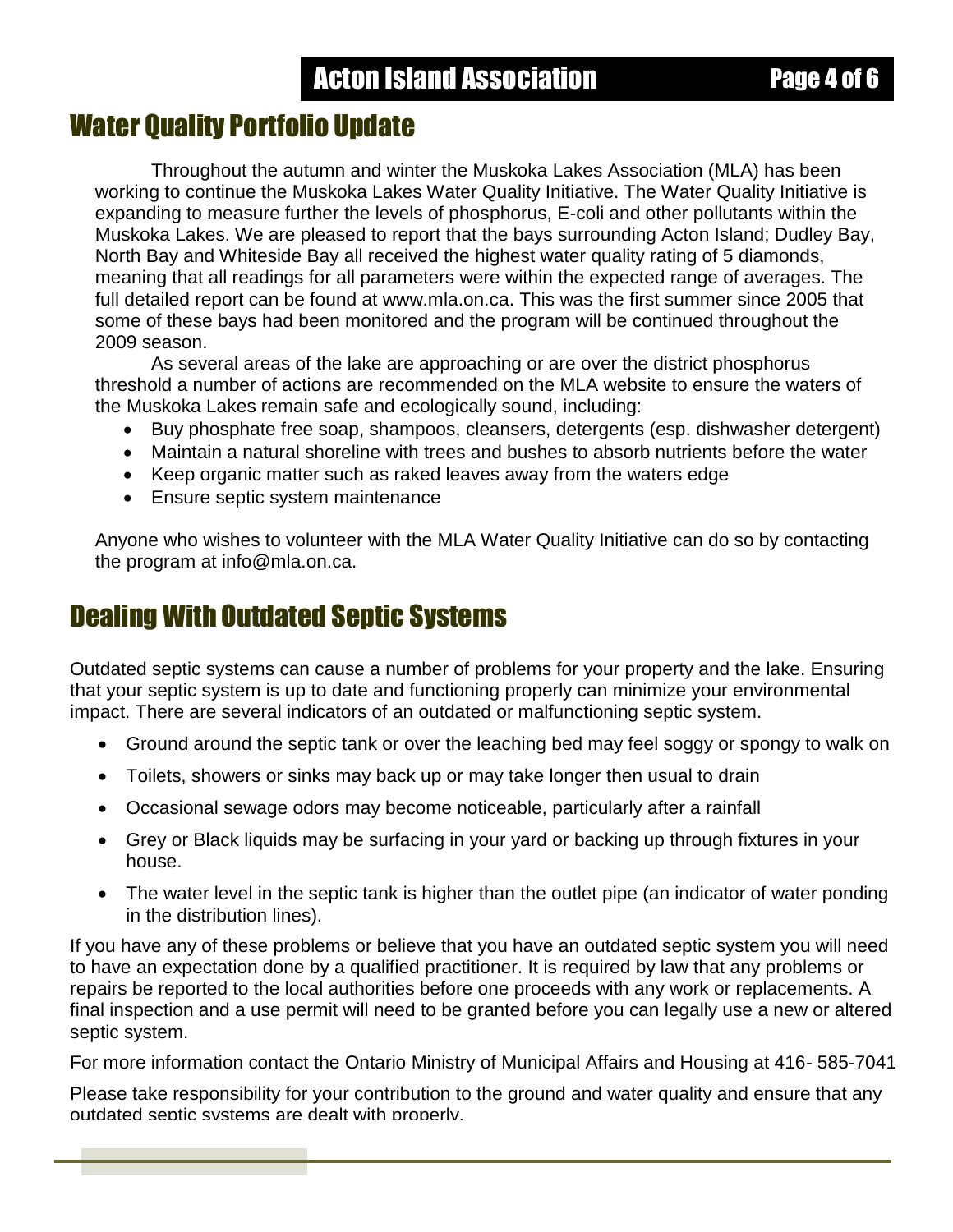# Pedestrian Safety

The AIA is considering installing "Walk Facing Traffic" signs along Acton Island Road and Innisfree Road, similar to those found on Mortimer"s Point Road near Foreman Road. A reminder to always make sure you are walking where cars will be able to see you.

# Afterword

- Reminder that as of September 15<sup>th</sup>, 2009 all adults are required by the law to have their Pleasure Craft Operators Card. PCO Cards can be obtained [www.boaterexam.com/canada](http://www.boaterexam.com/canada)
- It has been suggested that the board request an increase police presence to monitor speeders on the island. It is therefore a reminder that speed limits be closely observed.
- In October 2008 the Muskoka Lakes Township-Port Carling has won first place in the National Communities in Bloom Competition for the population of 1-1000. This is Port Carling"s second win. We would like to acknowledge the Acton Island residents who give their time to volunteer each week participating in the beautification of Bala for this competition.
- The township was also recognized for its' Environmental Stewardship of Lake Waters.
- The MLA is working in conjunction with a number of other organizations to preserve the "quiet enjoyment" of Muskoka. Please remember that "excessively" noisy boats are not allowed to operate in restricted waters (that is 8km from shore- making all the Muskoka lakes restricted waters). Please also remember that the speed limit for all of the Muskoka lakes is 10 kph within 30m of the shore. Please be a safe and respectful boater this summer.

For more information, feel free to contact: **Your Township Mayor and Ward C Councilors**

**Mayor**: Susan Pryke, [spryke@muskokalakes.ca,](mailto:spryke@muskokalakes.ca) 705-765-5412, Office 705-765-3156

**Deputy Mayor/District Councilor**: Stewart Martin, [smartin@muskokalakes.ca](mailto:smartin@muskokalakes.ca) 705-765-3370

#### **Township Councilors**:

Karen Ellis, [kellies@muskokalakes.ca](mailto:kellies@muskokalakes.ca) 705-765-6337 Brian Hare, bhare@muskokalakes.ca 705-765-5527